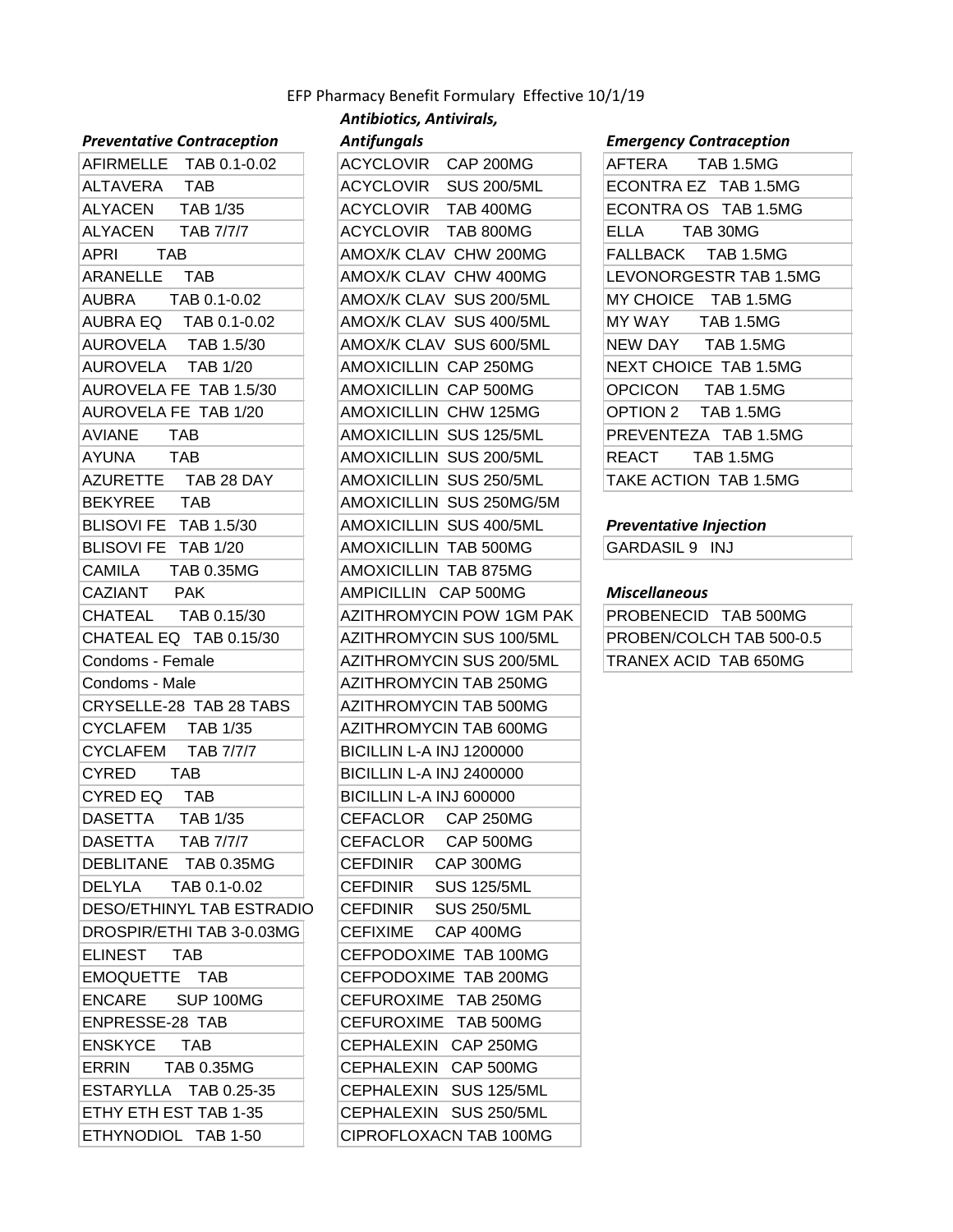| <b>FALMINA</b><br><b>TAB</b> | CIPROFLOXACN TAB 250MG          |
|------------------------------|---------------------------------|
| FEMYNOR TAB 0.25-35          | CIPROFLOXACN TAB 500MG          |
| GYNOL II GEL 3%              | CIPROFLOXACN TAB 750MG          |
| HAILEY TAB 1.5/30            | <b>CLARITHROMYC SUS 125/5ML</b> |
| HEATHER TAB 0.35MG           | <b>CLARITHROMYC SUS 250/5ML</b> |
| INCASSIA TAB 0.35MG          | <b>CLARITHROMYC TAB 250MG</b>   |
| INTROVALE TAB                | <b>CLARITHROMYC TAB 500MG</b>   |
| ISIBLOOM TAB                 | <b>CLINDAMYCIN CAP 150MG</b>    |
| ISIBLOOM TAB 0.15-30         | <b>CLINDAMYCIN CAP 300MG</b>    |
| JENCYCLA TAB 0.35MG          | <b>CLINDAMYCIN CRE 2% VAG</b>   |
| JOLESSA TAB                  | <b>CLINDAMYCIN SOL 75MG/5ML</b> |
| JOLIVETTE TAB 0.35MG         | <b>CLOTRIMAZOLE CRE 1%</b>      |
| JULEBER<br><b>TAB</b>        | <b>CLOTRIMAZOLE CRE 1% VAG</b>  |
| <b>JUNEL 1.5/30 TAB</b>      | <b>CVS MICONAZO CRE 7</b>       |
| JUNEL 1/20 TAB               | DOXYCYC MONO CAP 100MG          |
| JUNEL FE TAB 1.5/30          | DOXYCYC MONO CAP 50MG           |
| JUNEL FE TAB 1/20            | DOXYCYC MONO TAB 100MG          |
| KALLIGA TAB                  | DOXYCYC MONO TAB 50MG           |
| KARIVA TAB 28 DAY            | DOXYCYCL HYC CAP 100MG          |
| KELNOR TAB 1/35              | DOXYCYCL HYC TAB 100MG          |
| <b>KELNOR 1/50 TAB</b>       | DOXYCYCLINE SUS 25MG/5MI        |
| KIMIDESS TAB                 | DOXYCYCLINE TAB 20MG            |
| KURVELO TAB 0.15/30          | DOXYCYCLINE TAB 50MG            |
| LARIN<br>TAB 1.5/30          | E.E.S. 400 TAB 400MG            |
| LARIN<br><b>TAB 1/20</b>     | <b>ERYTHROCIN TAB 250MG</b>     |
| LARIN FE TAB 1.5/30          | ERYTHROM ETH SUS 200/5ML        |
| LARIN FE TAB 1/20            | ERYTHROM ETH SUS 400/5ML        |
| LARISSIA<br><b>TAB</b>       | ERYTHROM ETH TAB 400MG          |
| LEENA<br><b>TAB</b>          | FAMCICLOVIR TAB 125MG           |
| LESSINA TAB                  | FAMCICLOVIR TAB 250MG           |
| LEVONEST TAB                 | FAMCICLOVIR TAB 500MG           |
| <b>LEVONOR/ETHI TAB</b>      | FIRST-METRON SUS 100MG/M        |
| LEVONOR/ETHI TAB 0.1-0.02    | FIRST-METRON SUS 50MG/ML        |
| LEVONOR/ETHI TAB ESTRADIO    | FLUCONAZOLE SUS 10MG/ML         |
| LEVORA-28 TAB 0.15/30        | FLUCONAZOLE SUS 40MG/ML         |
| LILLOW<br>TAB 0.15/30        | FLUCONAZOLE TAB 100MG           |
| LOW-OGESTREL TAB             | FLUCONAZOLE TAB 150MG           |
| LUTERA<br><b>TAB</b>         | FLUCONAZOLE TAB 200MG           |
| LYZA TAB 0.35MG              | FLUCONAZOLE TAB 50MG            |
| MARLISSA TAB 0.15/30         | IMIQUIMOD CRE 5%                |
| MEDROXYPR AC INJ 150MG/ML    | LEVOFLOXACIN SOL 25MG/ML        |
| MICROGESTIN TAB 1.5/30       | LEVOFLOXACIN TAB 250MG          |
| MICROGESTIN TAB 1/20         | LEVOFLOXACIN TAB 500MG          |
| MICROGESTIN TAB FE 1/20      | LEVOFLOXACIN TAB 750MG          |
| MICROGESTIN TAB FE1.5/30     | METRONIDAZOL CRE 0.75%          |
| MILI<br>TAB 0.25/35          | METRONIDAZOL GEL 0.75%          |
| MONO-LINYAH TAB 0.25-35      | METRONIDAZOL GEL 0.75%VA        |

| FALMINA TAB               | CIPROFLOXACN TAB 250MG          |
|---------------------------|---------------------------------|
| FEMYNOR TAB 0.25-35       | CIPROFLOXACN TAB 500MG          |
| GYNOL II GEL 3%           | CIPROFLOXACN TAB 750MG          |
| HAILEY TAB 1.5/30         | <b>CLARITHROMYC SUS 125/5ML</b> |
| HEATHER TAB 0.35MG        | CLARITHROMYC SUS 250/5ML        |
| INCASSIA TAB 0.35MG       | <b>CLARITHROMYC TAB 250MG</b>   |
| INTROVALE TAB             | <b>CLARITHROMYC TAB 500MG</b>   |
| ISIBLOOM TAB              | <b>CLINDAMYCIN CAP 150MG</b>    |
| ISIBLOOM TAB 0.15-30      | <b>CLINDAMYCIN CAP 300MG</b>    |
| JENCYCLA TAB 0.35MG       | CLINDAMYCIN CRE 2% VAG          |
| JOLESSA TAB               | <b>CLINDAMYCIN SOL 75MG/5ML</b> |
| JOLIVETTE TAB 0.35MG      | <b>CLOTRIMAZOLE CRE 1%</b>      |
| JULEBER<br>TAB            | <b>CLOTRIMAZOLE CRE 1% VAG</b>  |
| <b>JUNEL 1.5/30 TAB</b>   | <b>CVS MICONAZO CRE 7</b>       |
| JUNEL 1/20 TAB            | DOXYCYC MONO CAP 100MG          |
| JUNEL FE TAB 1.5/30       | DOXYCYC MONO CAP 50MG           |
| JUNEL FE TAB 1/20         | DOXYCYC MONO TAB 100MG          |
| KALLIGA TAB               | DOXYCYC MONO TAB 50MG           |
| KARIVA TAB 28 DAY         | DOXYCYCL HYC CAP 100MG          |
| KELNOR       TAB 1/35     | DOXYCYCL HYC TAB 100MG          |
| KELNOR 1/50 TAB           | DOXYCYCLINE SUS 25MG/5ML        |
| KIMIDESS TAB              | DOXYCYCLINE TAB 20MG            |
| KURVELO TAB 0.15/30       | DOXYCYCLINE TAB 50MG            |
| LARIN<br>TAB 1.5/30       | E.E.S. 400 TAB 400MG            |
| LARIN TAB 1/20            | ERYTHROCIN TAB 250MG            |
| LARIN FE TAB 1.5/30       | ERYTHROM ETH SUS 200/5ML        |
| LARIN FE TAB 1/20         | ERYTHROM ETH SUS 400/5ML        |
| LARISSIA<br>TAB           | <b>ERYTHROM ETH TAB 400MG</b>   |
| LEENA<br><b>TAB</b>       | <b>FAMCICLOVIR TAB 125MG</b>    |
| LESSINA TAB               | FAMCICLOVIR TAB 250MG           |
| LEVONEST<br><b>TAB</b>    | FAMCICLOVIR TAB 500MG           |
| <b>LEVONOR/ETHI TAB</b>   | FIRST-METRON SUS 100MG/ML       |
| LEVONOR/ETHI TAB 0.1-0.02 | FIRST-METRON SUS 50MG/ML        |
| LEVONOR/ETHI TAB ESTRADIO | FLUCONAZOLE SUS 10MG/ML         |
| LEVORA-28 TAB 0.15/30     | FLUCONAZOLE SUS 40MG/ML         |
| LILLOW<br>TAB 0.15/30     | FLUCONAZOLE TAB 100MG           |
| LOW-OGESTREL TAB          | FLUCONAZOLE TAB 150MG           |
| LUTERA TAB                | FLUCONAZOLE TAB 200MG           |
| LYZA<br>TAB 0.35MG        | FLUCONAZOLE TAB 50MG            |
| MARLISSA TAB 0.15/30      | IMIQUIMOD CRE 5%                |
| MEDROXYPR AC INJ 150MG/ML | LEVOFLOXACIN SOL 25MG/ML        |
| MICROGESTIN TAB 1.5/30    | LEVOFLOXACIN TAB 250MG          |
| MICROGESTIN TAB 1/20      | LEVOFLOXACIN TAB 500MG          |
| MICROGESTIN TAB FE 1/20   | LEVOFLOXACIN TAB 750MG          |
| MICROGESTIN TAB FE1.5/30  | METRONIDAZOL CRE 0.75%          |
| MILI<br>TAB 0.25/35       | METRONIDAZOL GEL 0.75%          |
| MONO-LINYAH TAB 0.25-35   | METRONIDAZOL GEL 0.75%VAG       |
|                           |                                 |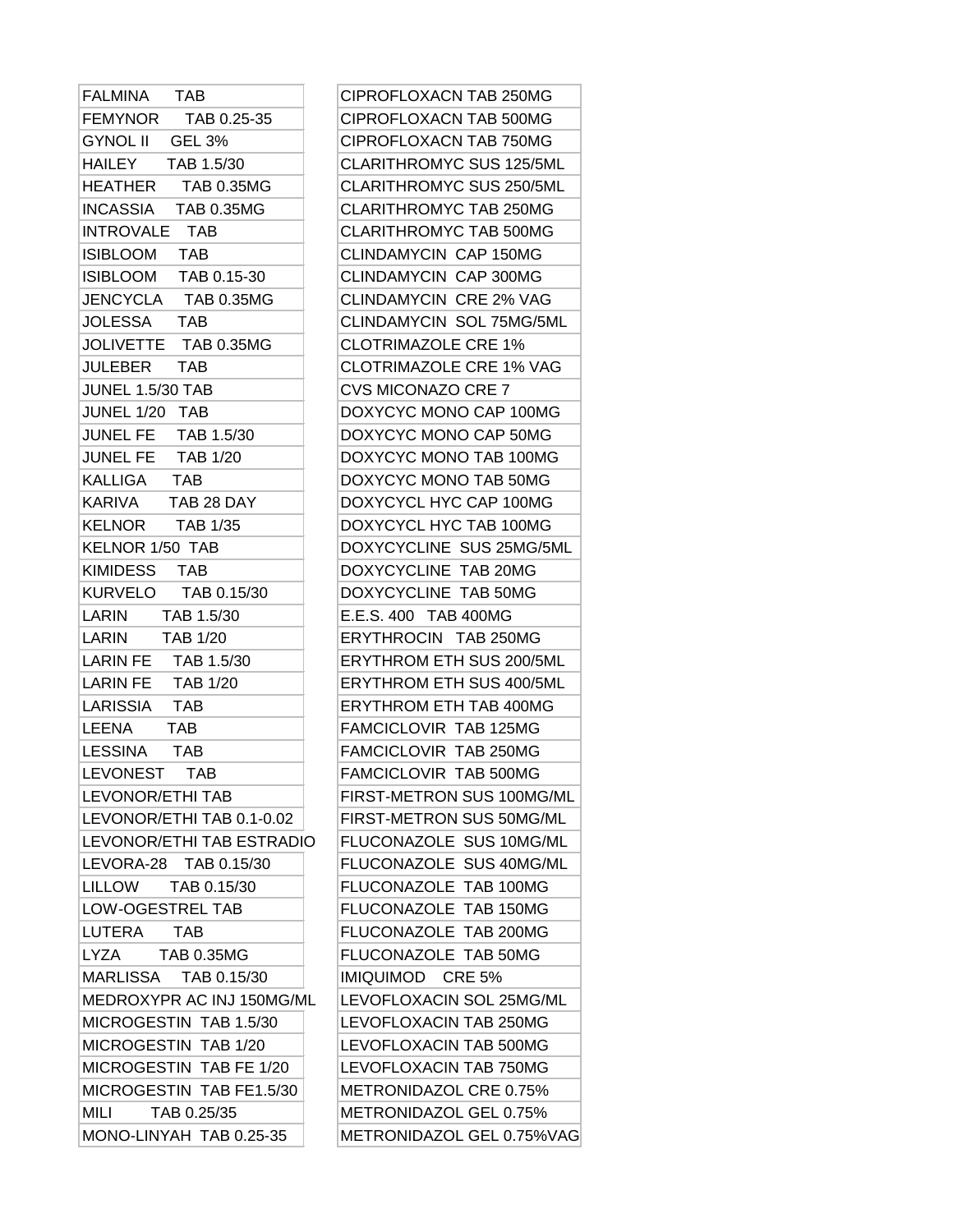| METRONIDAZOL SUS 50MG/ML                             |
|------------------------------------------------------|
| METRONIDAZOL TAB 250MG                               |
| METRONIDAZOL TAB 500MG                               |
| MICONAZOLE CRE 2%                                    |
| MICONAZOLE SUP 100MG                                 |
| MICONAZOLE 3 KIT COMBO PK                            |
| <b>MICONAZOLE 7 CRE</b>                              |
| MICONAZOLE 7 CRE 2%                                  |
| NORETHINDRON TAB 0.35MG<br>MICONAZOLE 7 CRE TUBE/KIT |
| MICONAZOLE 7 SUP 100MG                               |
| NORGEST/ETHI TAB ESTRADIO<br>MINOCYCLINE CAP 100MG   |
| MINOCYCLINE CAP 50MG                                 |
| MINOCYCLINE CAP 75MG                                 |
| MINOCYCLINE TAB 75MG                                 |
| MOXIFLOXACIN TAB 400MG                               |
| NITROFUR MAC CAP 100MG                               |
| NITROFUR MAC CAP 25MG                                |
| NITROFUR MAC CAP 50MG                                |
| NITROFURANTN CAP 100MG                               |
| NITROFURANTN SUS 25MG/5ML                            |
| NYAMYC POW 100000                                    |
| NYATA POW 100000                                     |
| NYSTAT/TRIAM CRE                                     |
| NYSTAT/TRIAM OIN                                     |
| NYSTATIN CRE 100000                                  |
| NYSTATIN OIN 100000                                  |
| NYSTATIN POW 100000                                  |
| NYSTATIN TAB 500000                                  |
| NYSTOP<br>POW 100000                                 |
| SM MICON 7 SUP 100MG                                 |
| SMZ/TMP DS TAB 800-160                               |
| SUS 200-40/5<br>SMZ-TMP                              |
| SMZ-TMP TAB 400-80MG                                 |
| SMZ-TMP DS TAB 800-160                               |
| SULFATRIM PD SUS 200-40/5                            |
| TERCONAZOLE CRE 0.4%                                 |
| TERCONAZOLE CRE 0.8%                                 |
| TERCONAZOLE SUP 80MG                                 |
| VAGISTAT-3 KIT COMBO PK                              |
| VALACYCLOVIR TAB 1GM                                 |
| VALACYCLOVIR TAB 500MG                               |
| VANDAZOLE GEL 0.75%                                  |
|                                                      |
|                                                      |
|                                                      |
|                                                      |
|                                                      |

TRINESSA LO TAB